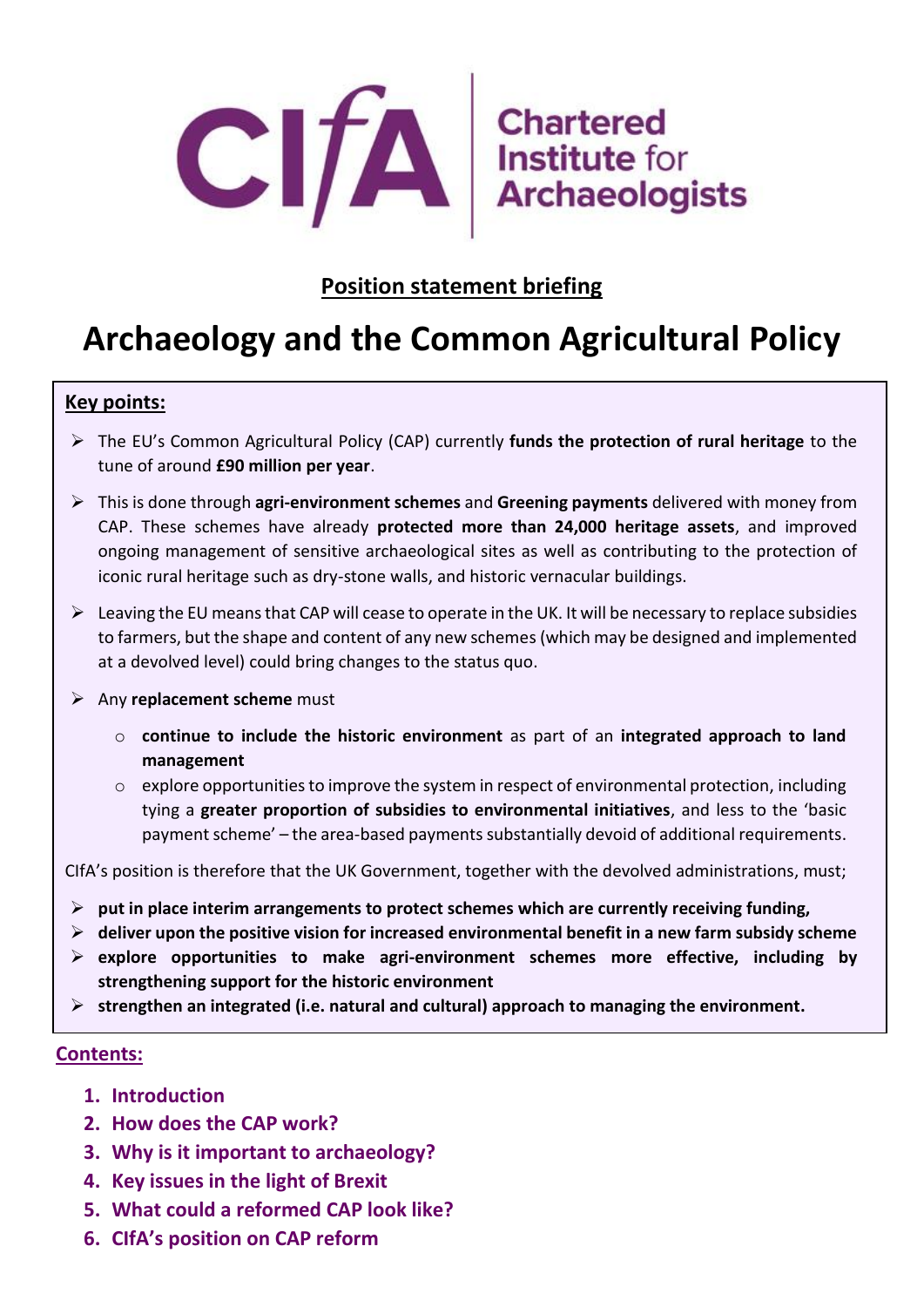### **1. Introduction**

The Common Agricultural Policy (CAP) is a huge EU programme which administers a system of payments to farmers to subsidise food production and promote environmental sustainability. It has been in effect for over 40 years and is one of the most important and well-known EU programmes.

When the UK leaves the EU, it will withdraw from the programme.

Currently, CAP has an important impact on archaeology as it has, since 2000, provided a system which encourages and funds famers and landowners to draw up management agreements which enable better and more sustainable environmental management on their land and provides a platform for consultation with and monitoring by government advisory bodies.

These 'agri-environment schemes' have been instrumental in improving protections for rural archaeological assets in the past 20 years and it is critical that the UK continues to support an integrated approach to rural land management which safeguards historic assets. The CAP currently funds more than £90 million per year<sup>1</sup> to historic environment protection in the UK annually, making it one of the biggest sources of funding for the historic environment.

### **2. How does the CAP work?**

The CAP has been reformed many times over its 40-year lifetime. Current CAP payments are made to most farmers and other landowners (with exceptions for certain types of commercial land-uses). Whilst the scheme is applied with slight differences by each of the UK governments, the general structure is the same:

#### **Pillar 1: Basic Payment Scheme**

- These direct payments are made to most farmers and are based on the area of the land they cover.
- These payments account currently for about 80% of CAP payments in the UK (£2.5bn out of £3.1bn).
- Only 1/3 of the basic payment is conditional upon cross-compliance with environmental standards relating to such things as wildlife, soil, water, and heritage asset management.

#### **Pillar 2: Rural development policy**

**.** 

- Pillar 2 payments are in place to meet a range of wider objectives for rural landscapes and communities including;
	- o Improving competitiveness of UK farms
	- o Improving the environment
	- $\circ$  Improving the quality of life in rural areas
	- o Diversifying the rural economy
- Essentially, these payments promote the provision of public goods.
- **Agri-Environment schemes** are voluntary schemes whereby grants are awarded to farmers to commit to a management plan for a period of 5 years or more and can be used to support various activities including the protection of historic features.
	- o Schemes are delivered under the Countryside Stewardship Scheme in England (formerly Environmental Stewardship scheme), Glastir programme in Wales, Agri-Environment Climate Scheme in Scotland, and Environmental Farming Scheme in Northern Ireland.

<sup>1</sup> [www.theheritagealliance.org.uk/.../The-Common-Agricultural-Policy-and-the-Hist-Env-final-2.doc](http://www.theheritagealliance.org.uk/.../The-Common-Agricultural-Policy-and-the-Hist-Env-final-2.doc)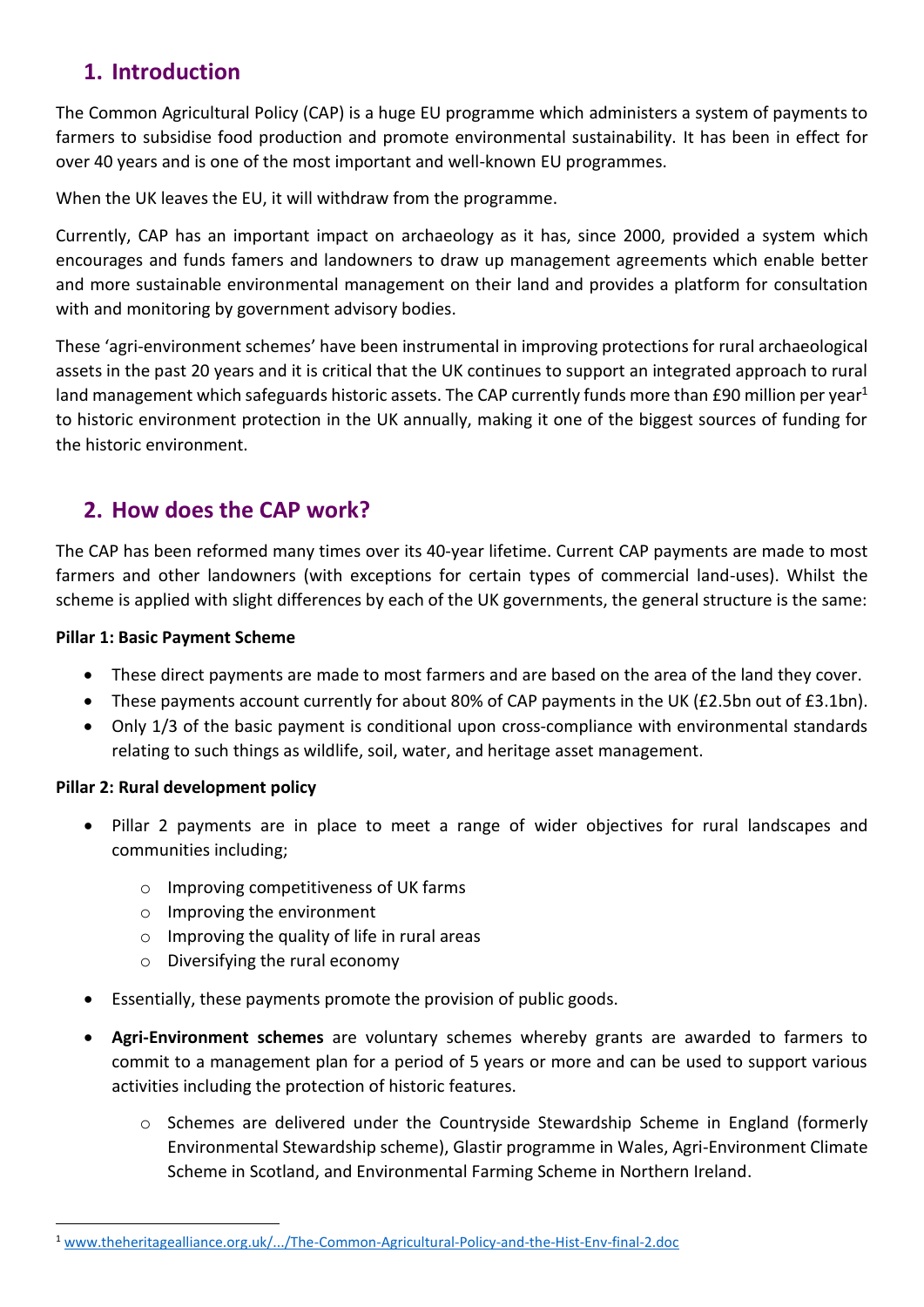- As well as putting in place management plans, there is grant-aid available for capital works.
- Funding for a wider range of rural businesses and communities is available through the *LEADER programme*.

### **3. Why is CAP important to archaeology?**

Agriculture has been considered by the sector to be the single biggest factor influencing the historic landscape and its survival in the archaeological record in a rural context. This influence can be problematic because agricultural interventions are not subject to assessment and mitigation in the same way as sites developed through the planning system are.

Because CAP includes the historic environment within its definition of environment, the rural historic environment has benefited from additional protections and large amounts of money available through the scheme.

The CAP is important for the following reasons:

**.** 

- ➢ *Agri-environment schemes:* Research has shown that investment in the historic rural environment has had significant social and economic benefits. Since Environmental Stewardship was introduced 24,000 historic sites, in England alone, have been protected. Management plans ensure that assets are managed sustainably and potential damage (e.g. from ploughing) is reduced or reversed.
- ➢ *Capital works grant aid:* In addition to management, CAP offers grant aid to enable conservation works such as the restoration of traditional farm buildings, which would otherwise not be possible for the farmer or landowner to afford. These capital works are often tied to enabling benefits, for example, restoring traditional shepherds' huts to enable upland areas to be farmed more effectively, without compromising historic landscape character.
- ➢ *Cross-compliance:* In addition to agri-environment schemes, measures for monitoring crosscompliance, i.e. ensuring that farms receiving the basic payment are not damaging the environment, have also been shown to significantly boost levels of protection<sup>2</sup>. Both the presence of inspectors and a need to ensure that the effects of modern intensive farming methods on the environment are mitigated ensure benefit from this feature of Pillar 1 funding. It is noted that this provision could be improved.
- ➢ *An integrated approach to management:* However, arguably the most important factor of CAP for the historic environment is that it ties the management of the environment together under a single management regime, with an integrated approach to managing wildlife, landscape, historic assets, public access, practical land management and agricultural requirements.

The effects of this integrated approach to management has been the cultivation of a greater awareness of historic environment issues among rural land owners and users and a sense of goodwill towards the processes of conservation.

There are many ways in which this approach could be strengthened to lessen silos, improve understanding of historic assets, and improve relationships

<sup>2</sup> <https://historicengland.org.uk/images-books/publications/historic-environment-agri-environment-schemes/>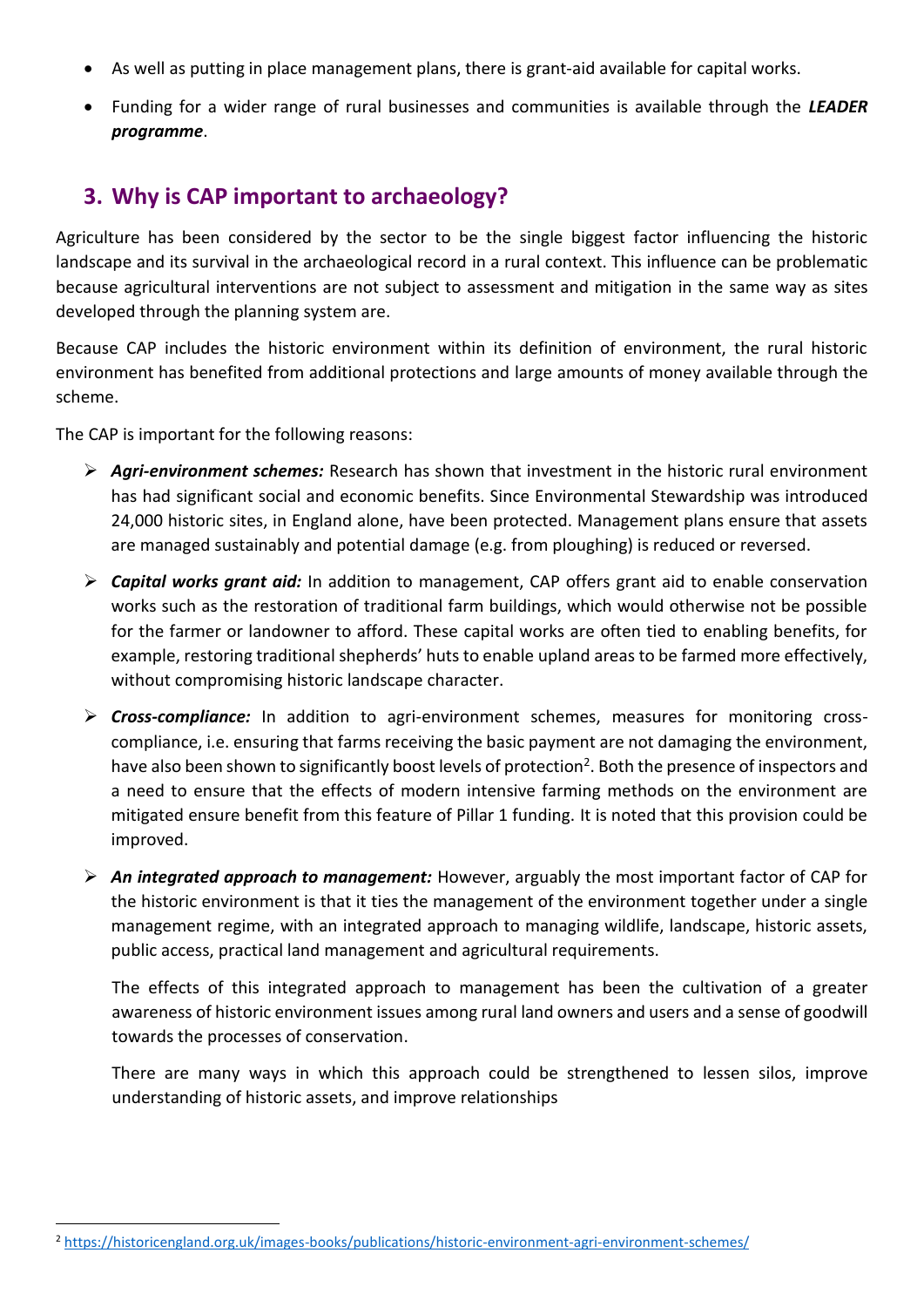### **4. Key issues in the light of Brexit**

#### ➢ *CAP will cease to function immediately or soon after Brexit:*

Unlike EU legislation, which will be covered by the Great Repeal Bill and will therefore have continuity of coverage guaranteed (subject to the details in the Bill), programmes like CAP will not be able to continue. It is therefore important to know how the government will continue to deliver the programme starting from day 1 after the UK formally exits the EU. The Government has promised<sup>3</sup> that existing payments will be honoured in an interim period, including both basic farm payments and agri-environment schemes. In July 2017, Secretary of State for the Environment Michael Gove made a speech outlining a vision for farm subsidies. There was much to like in this speech concerning aligning payments to environmental benefits, but there remain a lot of questions and a long road to a final model for the replacement of CAP.

#### ➢ *The Historic Environment is a small part of the CAP remit, and could be vulnerable to slipping between the cracks:*

There is a concern that if Government looks to overhaul CAP, the natural environment lobby may undersell the importance of the historic environment's inclusion in any replacement policy. It is vital that both Government, and its advisors, the heritage agencies, are involved with the process of replacing CAP, and that any new systems retain and improve the approach to integrated management, cross compliance of agricultural, ecological, and historical protections, and continues to enable historic conservation as a joined-up part of environmental management.

There has been a significant campaign launched in the natural environment sector to produce material to help inform reforms, and CIfA, Historic England, and other organisations are engaged with efforts to ensure that the historic environment is included.

#### ➢ *Risk of overall budget decline:*

**.** 

Many commentators and analysts believe that no UK Government would commit to put as much money into CAP as the EU does. Historically the UK has been a major objector to the level of CAP subsidy<sup>4</sup>. Prior to the referendum, the consultancy Agra Europe, released a lengthy report which concluded that 'what is certain is that [after Brexit] no UK government would subsidise agriculture on the scale operated under the CAP'<sup>56</sup>.

As of July 2017, the Department for Environment Food and Rural Affairs has promised that there will be no overall decline in farm subsidies until at least 2021. Nonetheless, other conflicting leaked information has revealed that there is some pressure from within government for funding to be gradually decreased. The Government's February 2017 White Paper included commitments to maintain funding under Pillar 1, but did not mention Pillar 2. There is a danger that the potential to create environmental benefits from investment will be judged to be secondary to subsidizing food production and encouraging rural development, rather than being treated as being aims which are complementary.

<sup>&</sup>lt;sup>3</sup>[https://www.gov.uk/government/uploads/system/uploads/attachment\\_data/file/589191/The\\_United\\_Kingdoms\\_exit\\_from\\_a](https://www.gov.uk/government/uploads/system/uploads/attachment_data/file/589191/The_United_Kingdoms_exit_from_and_partnership_with_the_EU_Web.pdf) nd partnership with the EU Web.pdf (p.12)

<sup>4</sup> http://capreform.eu/is-a-level-playing-field-an-argument-for-continued-support-to-uk-agriculture-after-brexit/

<sup>5</sup> http://www.telegraph.co.uk/finance/economics/11967049/Brexit-is-a-life-or-death-matter-for-Britains-farmers.html <sup>6</sup> https://store.agra-net.com/reports/eu15.html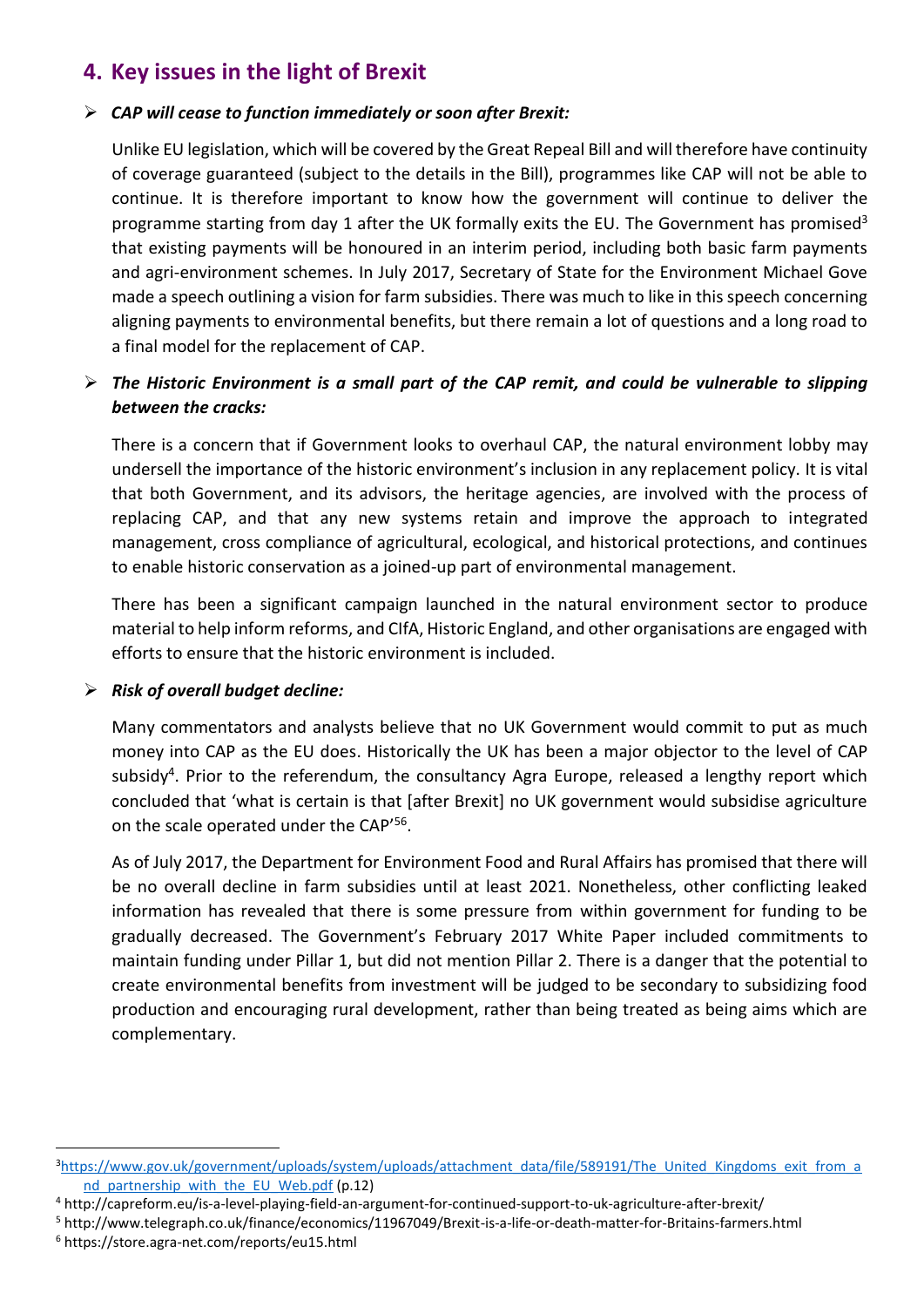### **5. What could a reformed CAP look like?**

The potential to reform CAP is one of the brightest opportunities presented by Brexit. It offers the chance to replace a policy which is designed to work across a huge and varied continent, with something more bespoke to UK agricultural and environmental needs. It also offers a potential to amend the core principles of the policy to emphasise environmental protection, improve effectiveness, and reduce bureaucracy. CIfA believes that a reformed CAP could;

#### ➢ *tie all grant subsidies to the delivery of public goods*

Across Europe there is already some discrepancy as to what proportion of the overall subsidy is devoted to 'greening initiatives', with the UK's contribution being relatively small. One option for a CAP replacement is to make all payments contingent upon the creation of public benefits, whether that is to improve flood prevention, protect wildlife, develop rural economies, or undertake conservation of historic assets.

The National Trust and other environmental charities have long proposed that a CAP replacement scheme could be a scheme which is tied 100% to the achievement of environmental benefit<sup>7</sup>, removing a basic payment altogether. Other changes to the policy that have been proposed include increased requirements for greater requirements for environmental cross-compliance, and increasing support to farmers who exceed the minimum requirements for environmental protection.

In his speech in July, Environment Secretary Michael Gove outlined his department's vision for farm subsidies which took a very similar position and which provides an extremely promising base on which to build.

#### ➢ *Ensure subsidies go to the right places*

At present, there is evidence to suggest that the biggest benefactors of the basic payment are the most productive farms. This means that farmers in places like north west Scotland have traditionally received less money than more productive farms in the east and south, despite having arguably greater need and greater scope for creating historic and natural environmental benefits.

#### ➢ *Better understanding of historic and natural environment benefits*

In the current scheme in England, the overlapping benefits of investment in historic and natural environment options are largely ignored. This has contributed to a failure to recognise the true value of integrated management. For example, investment in historic field boundaries such as walls and hedgerows are classified as historic benefits, but also provide habitat benefits. A new scheme could look again at how the public benefits of the scheme are classified and measured.

#### ➢ *More money to support the historic environment*

 $\overline{a}$ 

Under the existing CAP schemes around the UK, the historic environment has been generally accepted to be a subsidiary element of the agri-environment policy which is primarily focussed on natural environment issues. This is partially because EU policy has never regulated the historic environment and therefore there has always been a greater emphasis on natural environment, which is regulated by EU directive. This, in turn, meant fewer compliance issues to concern government and fewer benchmarks for performance measured at EU level. If the new policy is to be managed at the UK level, there is no longer any reason to treat issues with disproportionate levels of investment.

<sup>7</sup> https://ntpressoffice.wordpress.com/2016/08/04/national-trust-calls-for-major-reforms-of-farming-subsides-post-brexit-toreverse-the-damage-to-the-natural-environment/